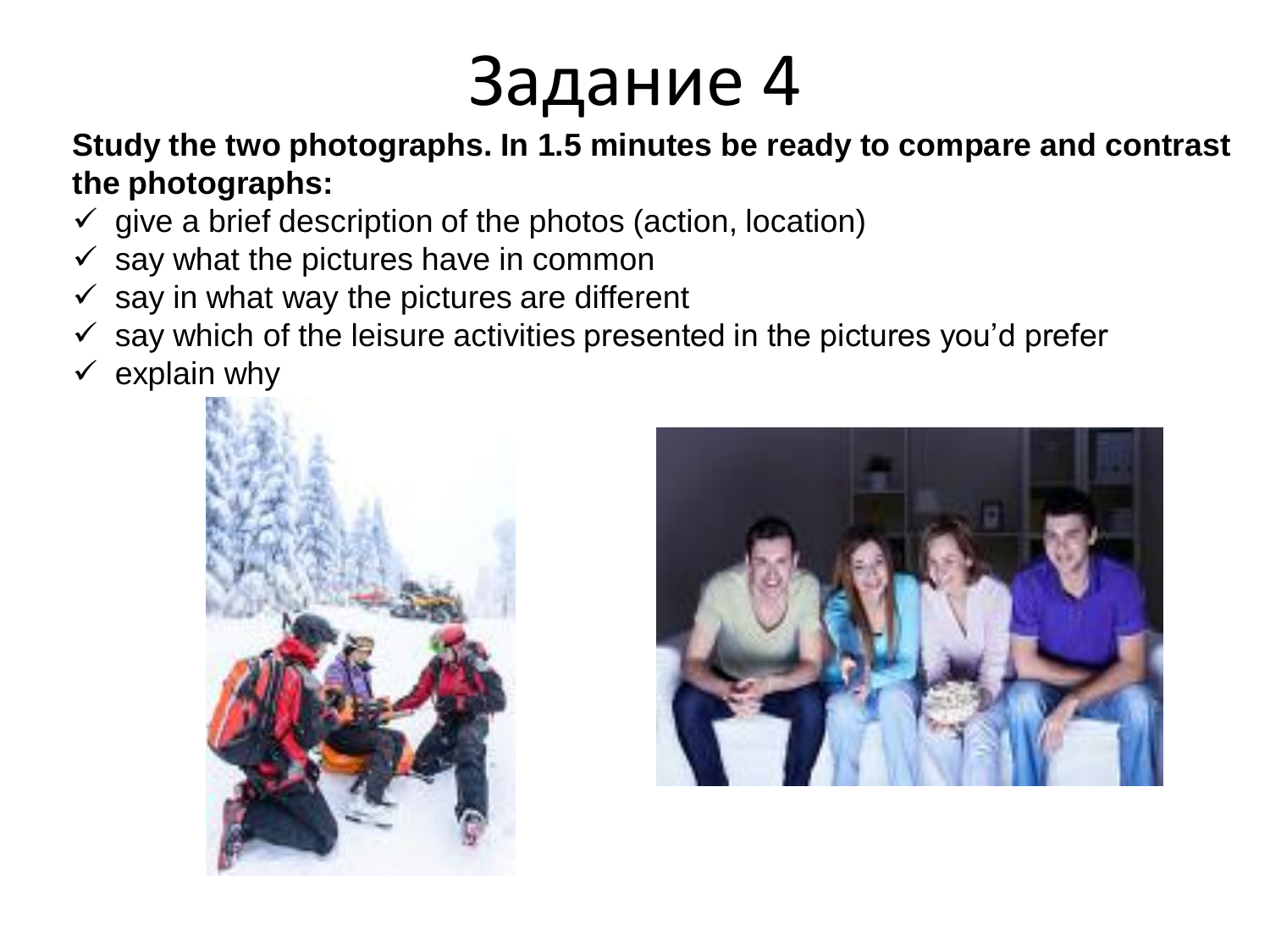## Задание 4

- Everybody spends free time differently. Here are two photos that are connected with leisure activities.
- In the first picture we can see three young people doing some winter sport. There are huge pine trees covered with snow in the background of the picture. The people are having rest . They are definitely enjoying themselves. In the second picture there is a family watching a film at home. They are sitting on the sofa looking at the screen and having some popcorn as if they were at the cinema.
- The pictures have a lot in common though they may seem different. First of all, the people in the pictures are not at work. It's their leisure time. Both groups of people are having fun and are pleased with what they are doing .